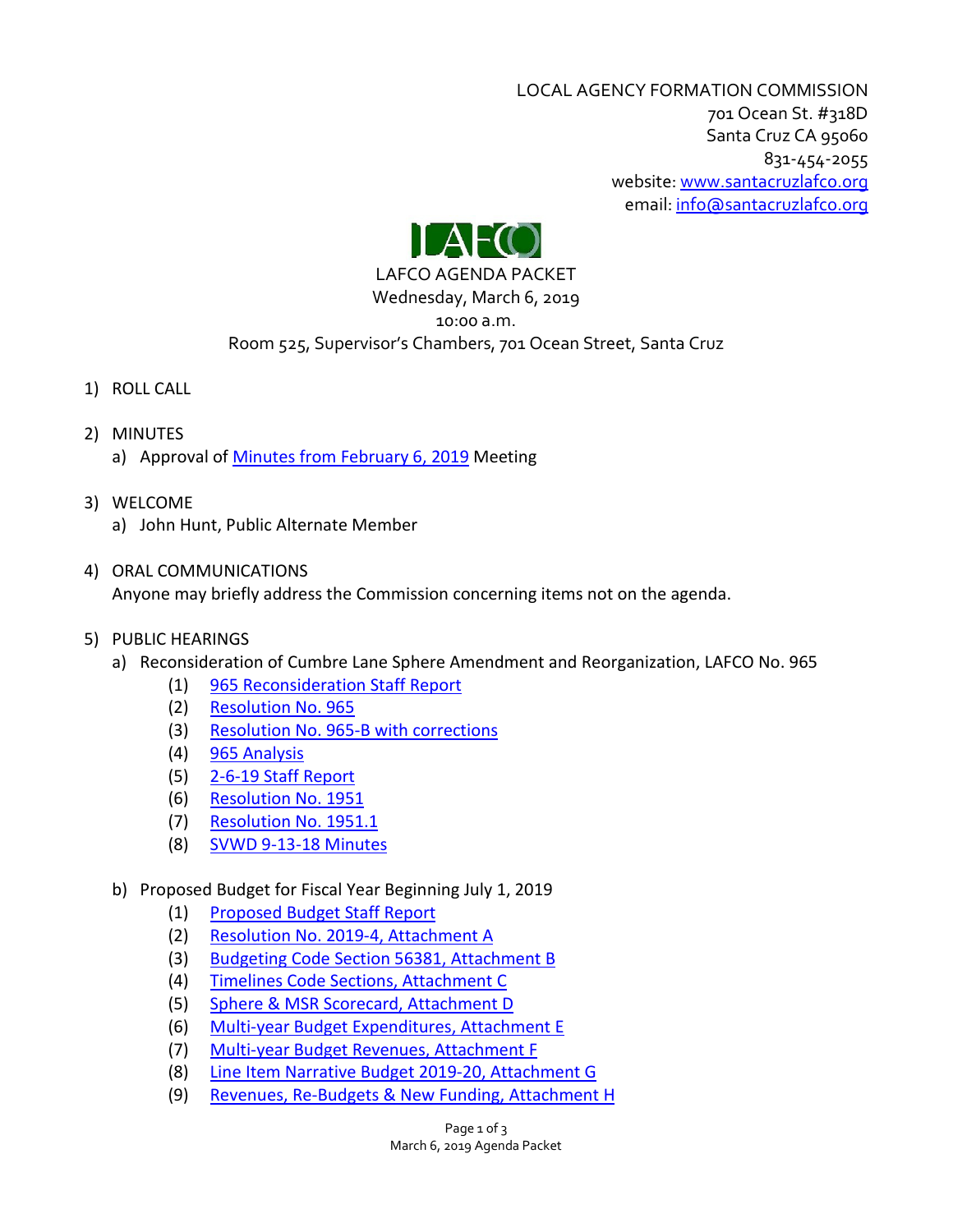5b) Proposed Budget (continued)

- (10) [Budgets 2007-2019,](https://www.santacruzlafco.org/wp-content/uploads/2019/02/5b10-Budgets-2007-2019-Attachment-I.pdf) Attachment I
- (11) [Total Budget FY 09-10 to FY 19-20,](https://www.santacruzlafco.org/wp-content/uploads/2019/02/5b11-Total-Budget-Attachment-J.pdf) Attachment J
- (12) Reserves, [Attachment K](https://www.santacruzlafco.org/wp-content/uploads/2019/02/5b12-Reserves-Attachment-K.pdf)
- 6) OTHER BUSINESS
	- a) Functional Consolidation Actions for Aptos / La Selva and Central Fire Protection Districts
		- (1) [LAFCO Staff Report](https://www.santacruzlafco.org/wp-content/uploads/2019/02/6a1-Fire-Consolidation-LAFCO-Staff-Report.pdf)
		- (2) [Aptos / La Selva Staff Report](https://www.santacruzlafco.org/wp-content/uploads/2019/02/6a2-Fire-Consolidation-Aptos-La-Selva-Staff-Report.pdf)
		- (3) [Organizational Chart for Central & Aptos / La Selva](https://www.santacruzlafco.org/wp-content/uploads/2019/02/6a3-Organizational-Chart.pdf)
	- b) Legislative Report
		- (1) [Legislative Staff Report](https://www.santacruzlafco.org/wp-content/uploads/2019/02/6b1-Legislative-Staff-Report.pdf)
		- (2) [Bill Summary, Attachment 1](https://www.santacruzlafco.org/wp-content/uploads/2019/02/6b2-Bill-Summary-Attachment-1.pdf)
		- (3) [AB 1253 Letter of Support, Attachment 2](https://www.santacruzlafco.org/wp-content/uploads/2019/02/6b3-AB-1253-Letter-of-Support-Attachment-2.pdf)
		- (4) [AB 1253 Bill Language, Attachment 3](https://www.santacruzlafco.org/wp-content/uploads/2019/02/6b4-AB-1253-Bill-Language-Attachment-3.pdf)
		- (5) [AB 1253 CALAFCO Letter of Support, Attachment 4](https://www.santacruzlafco.org/wp-content/uploads/2019/02/6b5-AB-1253-CALAFCO-Letter-of-Support-Attachment-4_Redacted.pdf)
		- (6) [AB 213 Letter of Support Attachment 5](https://www.santacruzlafco.org/wp-content/uploads/2019/02/6b6-AB-213-Letter-of-Support-Attachment-5.pdf)
		- (7) [AB 213 Bill Language, Attachment 6](https://www.santacruzlafco.org/wp-content/uploads/2019/02/6b7-AB-213-Bill-Language-Attachment-6.pdf)
		- (8) [AB 213 CALAFCO Letter of Support, Attachment 7](https://www.santacruzlafco.org/wp-content/uploads/2019/02/6b8-AB-213-CALAFCO-Letter-of-Support-Attachment-7_Redacted.pdf)
	- c) County Water Resources Management Status Report
		- (1) [Water Resources Staff Report](https://www.santacruzlafco.org/wp-content/uploads/2019/02/6c1-Water-Resources-LAFCO-Staff-Report.pdf)
		- (2) [Water Resources Management Status Report 2018](https://www.santacruzlafco.org/wp-content/uploads/2019/02/6c2-Water-Resources-Report-2018.pdf)
	- d) [City and Special District Appointments to LAFCO](https://www.santacruzlafco.org/wp-content/uploads/2019/02/6d-City-Special-District-Appointments.pdf)
	- e) [Status of Proposals](https://www.santacruzlafco.org/wp-content/uploads/2019/02/Status-of-Proposals-2-25-19.pdf)

## 7) WRITTEN CORRESPONDENCE

- a) February 2<sup>nd</sup> [Letter from Toni Taylor](https://www.santacruzlafco.org/wp-content/uploads/2019/02/7a-Taylor-Letter_Redacted.pdf)
- b) February 6<sup>th</sup> [Letter from Douglas Deitch](https://www.santacruzlafco.org/wp-content/uploads/2019/02/7b-Deitch-Letter.pdf)
- c) February 13<sup>th</sup> [Letter from Lois Ketterlin](https://www.santacruzlafco.org/wp-content/uploads/2019/02/7c-Ketterlin-Letter_Redacted.pdf)

## 8) PRESS ARTICLES

## Soquel Creek Water District

- a) February 4<sup>th</sup> Sentinel article: [Water project faces environmental civil lawsuit](https://www.santacruzlafco.org/wp-content/uploads/2019/02/8a-Water-Project-article_Redacted.pdf)
- b) February 8<sup>th</sup> Sentinel article: [New Aptos well to test aquifer restoration project](https://www.santacruzlafco.org/wp-content/uploads/2019/02/8b-New-Aptos-well-article.pdf)
- c) February  $20<sup>th</sup>$  Sentinel article: [Soquel Creek Water Oks rate hike](https://www.santacruzlafco.org/wp-content/uploads/2019/02/8c-Soquel-Creek-Water-District-OKs-rate-changes-article.pdf)
- 9) COMMISSIONER COMMENTS

Individual Commissioners may comment briefly on matters within the jurisdiction of LAFCO. No discussion or action is appropriate other than referral to staff or setting the matter as a future agenda item. The public may address the Commission on these informational matters.